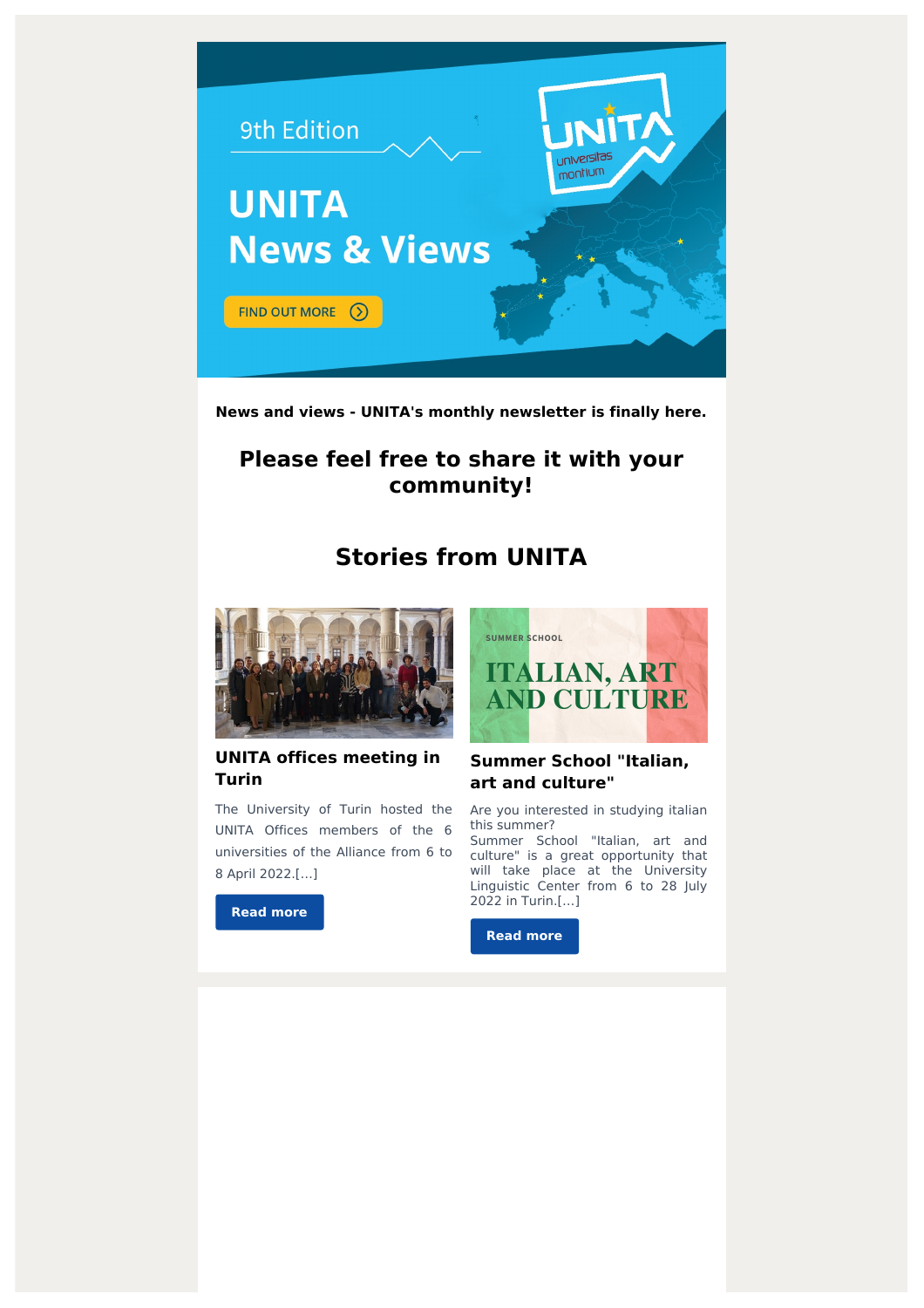

### **UNITA supports the Manifesto for the future of universities in Europe**

The Manifesto is committed to putting forward the voice of European students in a time when the development of Higher Education in Europe is at stake.[…]

#### **Read [more](https://www.ubi.pt/Sites/unita/en/Noticia/970)**



**Vă așteptăm la cafenea! La UVT, noul ei gust e... lingvistic**

Eveniment virtual marca UNITA, ce își croiește ferm calea spre a deveni o activitate de tradiție, cafeneaua lingvistică s-a dovedit treptat cea mai de impact modalitate de familiarizare cu intercomprehensiunea și, apoi, de practicare a acesteia.



**Read [more](https://www.ubi.pt/Sites/unita/en/Evento/1096)**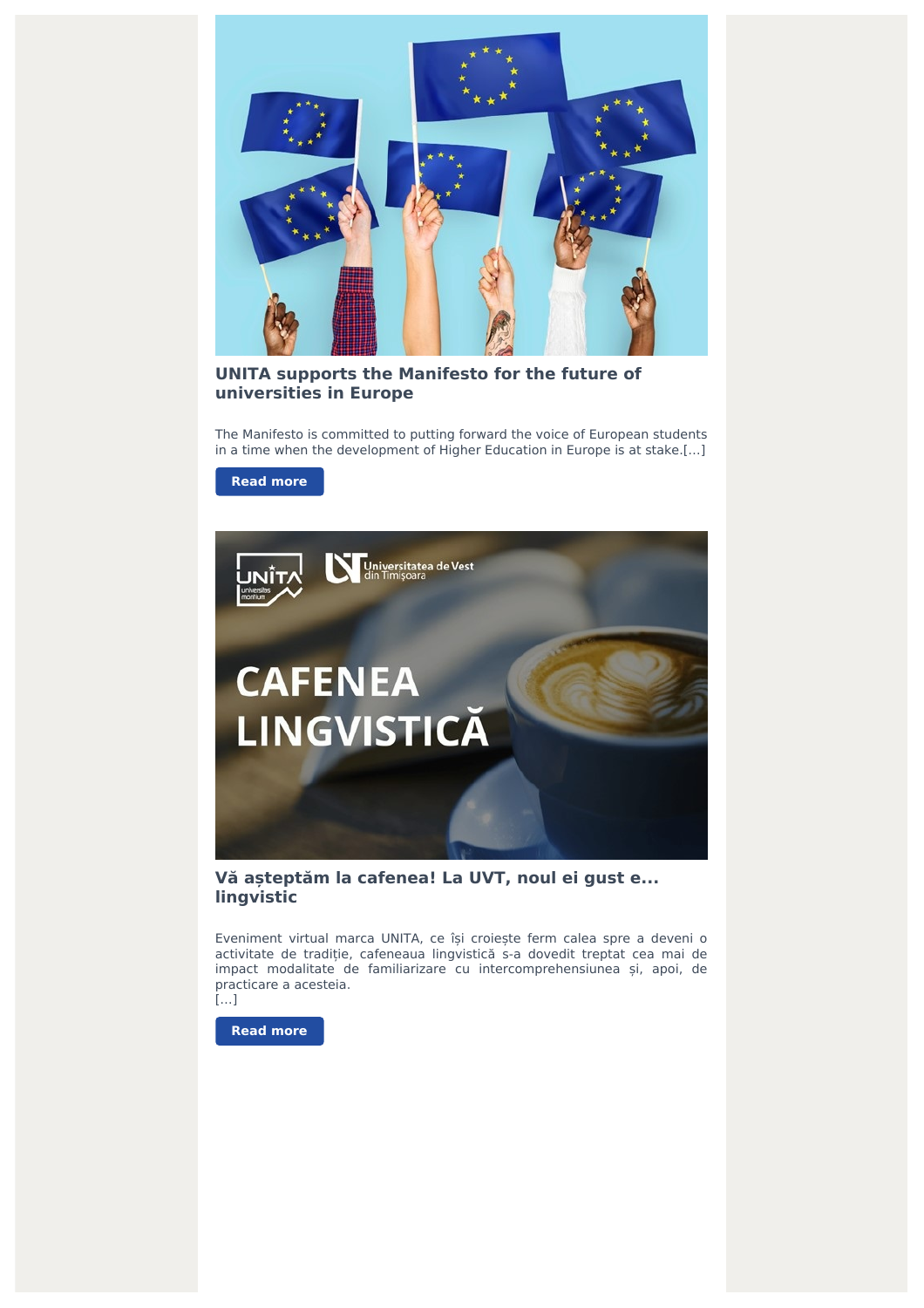



sole responsibility. The European Commission and the Agency do not accept any responsibility for the use that may be made of the information it contains.

> This email was sent to { { contact.EMAIL } } You have received this email because you are a UNITA contact.